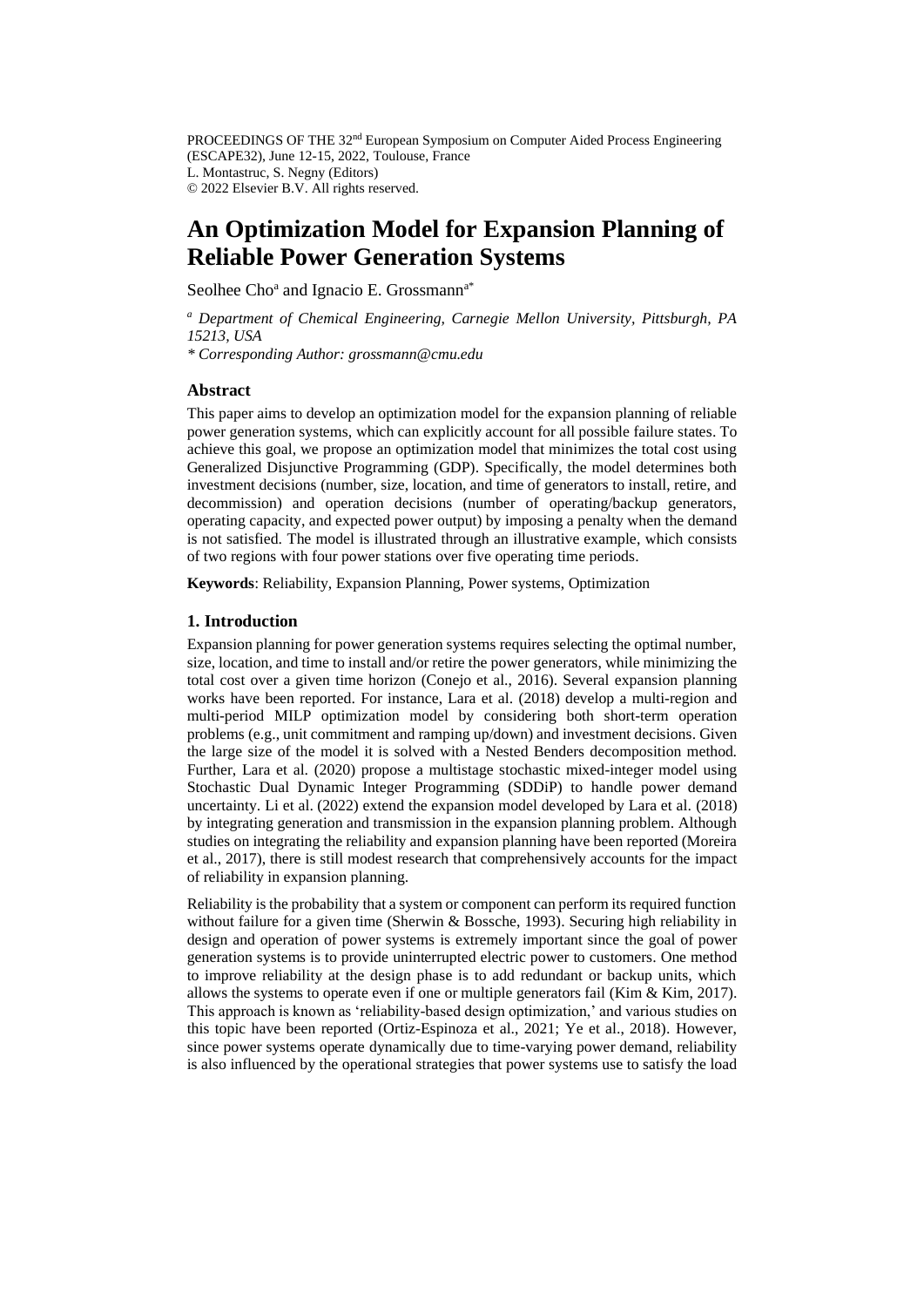demand. Specifically, backup units have a dual role in power generation systems. They can remain as backup units in case of low power demand, or else change to operating units when the power demand is high. This dual purpose of backup units depending on the load demand must be considered in the design of reliable power generation systems.

One of the conventional methods used to evaluate the reliability of power systems is "*N*-1 reliability". The *N-*1 reliability assumes that a power system can withstand an unexpected failure of a single component (Ballireddy  $\&$  Modi, 2019). This implies that power systems may not function properly if multiple units fail simultaneously. The failures of multiple generators may reduce the power output but not necessarily fail the entire system. Hence, rigorous method anticipating every possible failure state and selecting the proper number and size of the backup generators should be developed for the design and planning of reliable power generation systems. The specific goal of this work is to develop an optimization model for the expansion planning of reliable power generation systems. The model is formulated using Generalized Disjunctive Programming (GDP) that determines both investment (number, size, location, and time of generators to install, retire, and decommission) and operation decisions (number of operating/backup generators, operating capacity, and expected power production level) to minimize the total cost including unmet demand penalty.

## **2. Problem statement**

Given are regions  $r \in R$ , with power stations  $k \in K_r$ , parallel generators  $j \in J_k$ , and discretized capacities of generator  $p \in P_k$ . There are two types of power stations: existing  $(k \in K_r^{EX})$  and potential  $(k \in K_r^{NW})$  power stations. A set of power station designs  $h \in$  $H_k$  and corresponding operation modes  $m \in M_{k,h}$ , time periods (year)  $t \in T$ , and subperiods (season) in each year  $n \in N$  are also given. Specifically,  $h = 1$  indicates that one generator is available in power stations  $k$  and  $h = H$  means all generators that can be installed in power stations *k* are available. Likewise,  $m = 1$  represents one generator is operated,  $m = M$  refers to the mode in which all generators are operated. Each power station *k* has different failure states  $s \in S_{m,k,h}$  depending on the design *h* and operation mode *m*. The failure states can also be classified into successful operation states  $(S_{m,k,h}^F)$ and partial operation states  $(S_{m,k,h}^P)$ . 'Successful operation states' indicate the operation modes in which the power generation capacity is sufficient to satisfy the load demand, whereas 'Partial operation states' refer to the operation modes in which the power generation capacity is insufficient to meet the load demand as it can only produce electric power at a limited level. The major assumptions in this model are: (i) Each power station has maximum available power generators, (ii) Storage systems are not included, (iii) Detailed operation problems such as unit commitment and ramping up/down are not included.

## **3. Model formulation**

The model is developed Generalized Disjunctive Programming (GDP) (Trespalacios and Grossmann, 2014), which can be expressed in terms of Boolean and continuous variables, algebraic constraints, disjunctions, and logic propositions. We also introduce binary variables since several investment decisions are reformulated as algebraic constraints.

#### *3.1. Investment constraints*

The binary variable  $y_{j,p,k,r}^{EX}$  indicates the existence of unit *j* with discrete capacity *p* in power station *k* of region *r*. Likewise, the binary variables  $y_{j,p,k,r,t}^{IN}$  and  $y_{j,p,k,r,t}^{AV}$  state the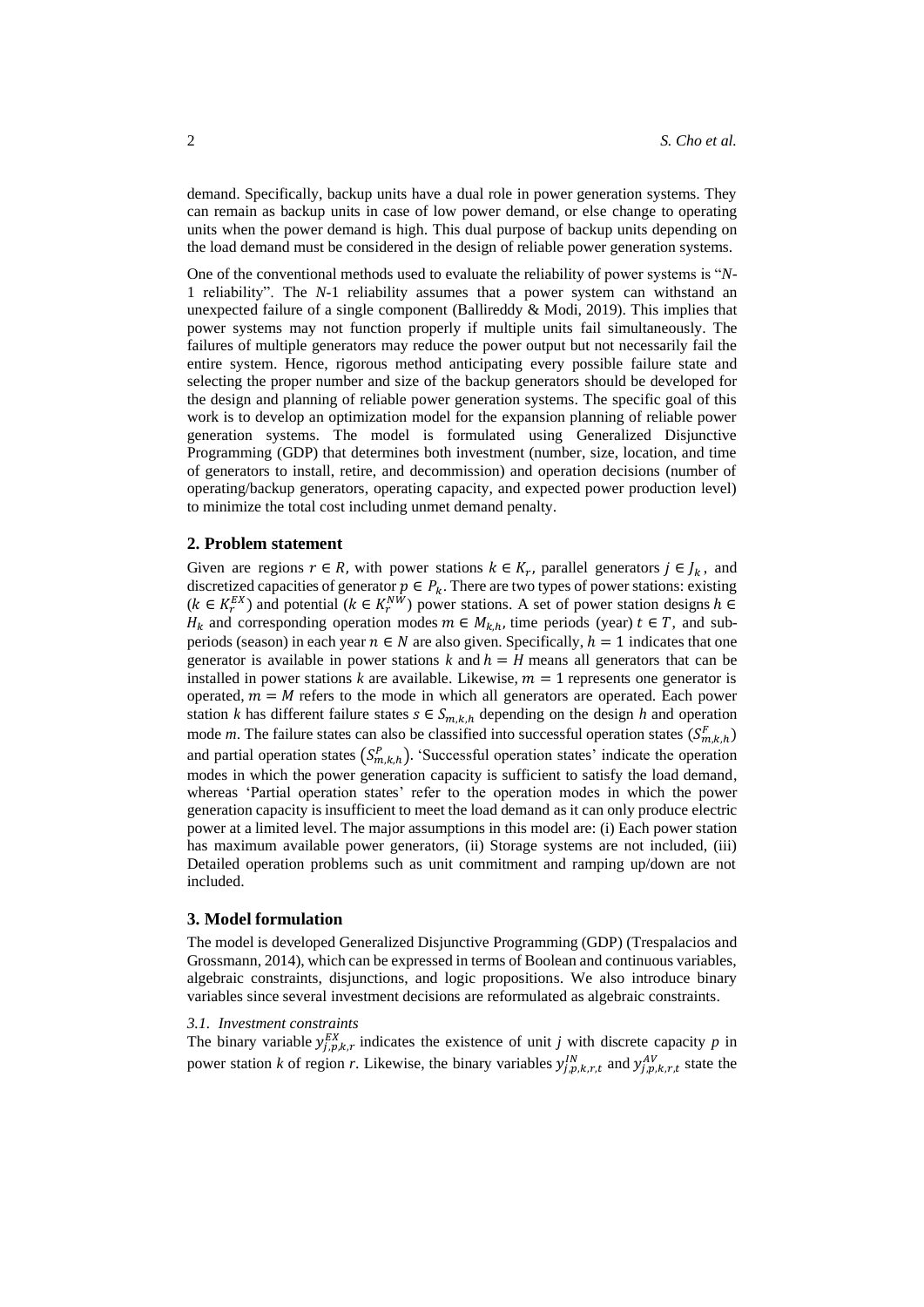# *An Optimization Model for Expansion Planning of Reliable Power Generstion Systems*

3

installation and availability of unit *j* in year *t*, respectively.  $y_{j,p,k,r,t}^{ED}$ ,  $y_{j,p,k,r,t}^{RT}$ , and  $y_{j,p,k,r,t}^{LE}$ are the binary variables indicating early decommission, retirement, and lifetime extension, respectively. The binary variables are also represented with corresponding Boolean variables ( $Y_{j,p,k,r,t}^{IN}$ ,  $Y_{j,p,k,r,t}^{AV}$ ,  $Y_{j,p,k,r,t}^{ED}$ ,  $Y_{j,p,k,r,t}^{RT}$ ,  $Y_{j,p,k,r,t}^{LE}$ ,  $IC_{j,k,r,t}$ ,  $AC_{j,k,r,t}$ ,  $TAC_{k,r,t}$  are installed capacity, available capacity, and total available capacity, respectively. While new generators can be installed within a given time horizon, there are three different investment decisions for the generators already installed in existing power stations: (i) early decommission, (ii) retirement due to lifetime expiration, (iii) lifetime extension. Eqns.  $(6) - (8)$  correspond to the capacity constraints, and Eqn. (9) states that only one capacity *p* can be selected for each generator.

$$
\sum_{p \in P_k} y_{j,p,k,r,t}^{EX} \rightarrow \sum_{p \in P_k} y_{j,p,k,r,t}^{AN} \leq 1 \quad \forall j \in J_k, k \in K_r, r \in R
$$
\n1) **Generator installation**\n
$$
Y_{j,p,k,r,t}^{IN} \Rightarrow \bigwedge_{q \in [t,t+IT_{j,k,r}]} Y_{j,p,k,r,q}^{AN} \quad \forall j \in J_k, p \in P_k, k \in K_r^{NW}, r \in R, t, q \in T
$$
\n
$$
Y_{j,p,k,r,t}^{AV} \Rightarrow \bigvee_{q \in [t-IT_{j,k,r}]} Y_{j,p,k,r,t}^{IN} \quad \forall j \in J_k, p \in P_k, k \in K_r^{NW}, r \in R, t, q \in T
$$
\n2) **Generator in potential power stations**\n3) **Generator in existing power stations**\n4) **Generator can be**\n
$$
Y_{j,p,k,r,t}^{IV} \Rightarrow \bigwedge_{q \in [t,T]} Y_{j,p,k,r,t}^{IV} \quad \forall (j,p,k,r) \in Pre, 1 < t \leq RT_{j,k,r}
$$
\n
$$
Y_{j,p,k,r,t}^{IV} \Rightarrow \bigwedge_{q \in [t,T]} Y_{j,p,k,r,t}^{AV} \quad \forall (j,p,k,r) \in Pre, t = RT_{j,k,r} + 1
$$
\n
$$
Y_{j,p,k,r,t}^{IV} \Rightarrow \bigwedge_{q \in [t,T]} Y_{j,p,k,r,t}^{AV} \quad \forall (j,p,k,r) \in Pre, t = RT_{j,k,r} + 1
$$
\n
$$
Y_{j,p,k,r,t}^{IV} \Rightarrow \bigwedge_{q \in [t,T]} Y_{j,p,k,r,t}^{AV} \quad \forall (j,p,k,r) \in Pre, t = RT_{j,k,r} + 1
$$
\n
$$
Y_{j,p,k,r,t}^{IV} \Rightarrow \bigwedge_{q \in [t,T]} Y_{j,p,k,r,t}^{AV} \quad \forall (j,p,k,r) \in Pre, t = RT_{j,k,r} + 1
$$
\n
$$
I_{C_{j,k,r,t} \in \sum_{p \in P_k} \delta_{k,p} y_{j,p,k,r,t}^{IN} \quad \forall (j,p,k,r) \in Pre, t \in T \quad \text{(6)} \quad A_{C_{j,k,r,t} \in \sum_{p \in P_k} \delta_{k,p} y_{j,p,k,r,t}^{
$$

## *3.2. Operation and system reliability constraints*

There are two Boolean variables related to investment and operation decisions.  $Z_{k,r,h,t}$  is true if design *h* is selected for power station *k* of region *r* in time *t* (Eqn. (a)).  $W_{k,r,m,h,n,t}$ is true if power station *k* of region *r* is in operation mode *m* during sub-period *n* in time *t* for design *h* (Eqn. (b)). The binary variable  $x_{j,p,k,r,n,t}$  indicates the operation of unit *j* with discrete capacity *p* in power station *k* of region *r* during sub-period *n* of time *t*.  $OC_{i,k,r,n,t}$ represents an operating capacity,  $P_{s,k,r,n,t}$  is the probability of station *k* of region *r* being in state *s* during sub-period *n* of time *t*, and  $EP_{s,k,r,n,t}$  corresponds to the expected power output.  $P_{k,r,n,t}^F$  and  $P_{k,r,n,t}^P$  are the probabilities of station *k* being in successful and partial operations.  $TEP_{k,r,n,t}$  is the summation of expected productions in all failure cases  $s$  (Eqn. (15)).  $\lambda_{i,k}$  is the reliability of unit *j* in stage *k* and  $\gamma_{i,k}$  defined in Eqn. (16), states that when the unit *j* belongs to set of backup units in failure state *s* under design *h* and operation mode *m* ( $J_{s,m,h}^B$ ), the unit reliability ( $\lambda_{j,k}$ ) will be 1 since the unit *j* does not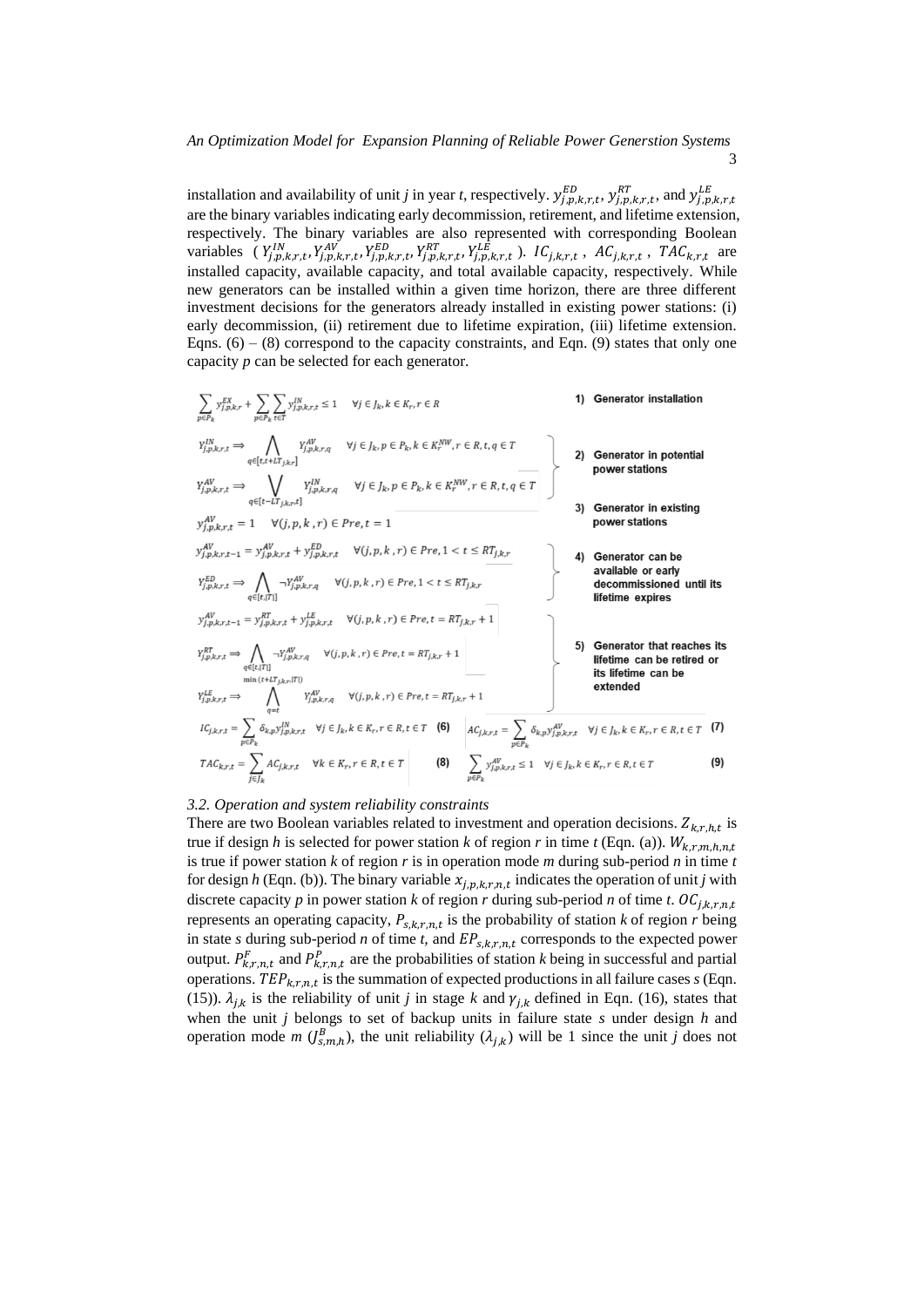generate power in this failure state *s*. If the unit *j* belongs to set of failed units  $(\int_{s,m,h}^F)$ , the unit unreliability  $(1 - \lambda_{i,k})$  will be used to calculate the system availability.

| $\sum_{j \in J_k} \sum_{p \in P_k} y_{j, k, r, n, t}^{X_{k, r}} = i \quad i = 0, 1, ..., h$                                                                                                                                                                                                                                                                                                                                                                                                                                                                                                                       | a) Investment decision                           |
|-------------------------------------------------------------------------------------------------------------------------------------------------------------------------------------------------------------------------------------------------------------------------------------------------------------------------------------------------------------------------------------------------------------------------------------------------------------------------------------------------------------------------------------------------------------------------------------------------------------------|--------------------------------------------------|
| $\sum_{j \in J_k} \sum_{p \in P_k} y_{j, k, r, n, t}^{X_{j, r, n, n, n, t}} = i \quad i = 1, ..., m$                                                                                                                                                                                                                                                                                                                                                                                                                                                                                                              | b) Operation decision                            |
| $\sum_{p \in P_k} \sum_{p \in P_k} x_{j, p, k, r, n, t} \leq OC_{j, k, r, n, t} \quad \forall j \in J_k$                                                                                                                                                                                                                                                                                                                                                                                                                                                                                                          | 12) Operating capacity of available unit         |
| $\sum_{p \in N_{k,k}} \sum_{p \in P_k} x_{j, p, k, r, n, t} \leq \sum_{p \in P_k} \chi_{j, k, r, n, t} \delta_{k, p} x_{j, p, k, r, n, t} \quad \forall j \in J_k$                                                                                                                                                                                                                                                                                                                                                                                                                                                | 13) Successful and partial operation reliability |
| $P_{k, r, n, t}^P = \sum_{j \in J_{k, r, n, t}^P} \left\{ \prod_{p \in J_{k, r, n, t}^P} \sum_{p \in P_{k, r, n, t}^P} \sum_{p \in P_{k, r, n, t}^P} \sum_{p \in P_{k, r, n, t}^P} \sum_{p \in P_{k, r, n, t}^P} \sum_{p \in P_{k, r, n, t}^P} \sum_{p \in P_{k, r, n, t}^P} \sum_{p \in P_{k, r, n, t}^P} \sum_{p \in P_{k, r, n, t}^P} \sum_{p \in P_{k, r, n, t}^P} \sum_{p \in P_{k, r, n, t}^P} \sum_{p \in P_{k, r, n, t}^P} \sum_{p \in P_{k, r, n, t}^P} \sum_{p \in P_{k, r, n, t}^P} \sum_{p \in P_{k, r, n, t}^P} \sum_{p \in P_{k, r, n, t}^P} \sum_{p \in P_{k, r, n, t}^P} \sum_{p \in P_{k, r, n,$ |                                                  |

The objective function is to minimize the total cost (Eqn. (17)), which includes the investment costs  $(\theta_{j,p} y_{j,p,k,r,t}^N)$ , the start-up costs  $(\varphi_{j,p} x_{j,p,k,r,n,t})$ , the expected fuel costs to purchase natural gas or coal  $(\kappa_k FS_{k,r,n,t})$ , the downtime penalty  $(\varepsilon DT_{k,r,n,t})$ , and the unmet demand penalty  $(PN_{n,t})$ . The unmet demand penalty is determined with the disjunction shown in Eqn. (18).

$$
\min \text{COST} = \sum_{j \in J_k} \sum_{p \in P_k} \sum_{k \in K_r} \sum_{r \in R} \sum_{n \in N} \sum_{t \in T} (\theta_{j,p} y_{j,p,k,r,t}^{IN} + \varphi_{j,p} x_{j,p,k,r,n,t} + \kappa_k F S_{k,r,n,t} + \varepsilon D T_{k,r,n,t} + P N_{n,t}) \tag{17}
$$

$$
\left[\sum_{k \in R_r} \sum_{r \in R} TEP_{k,r,n,t} < \sum_{r \in R} \rho_n D_{r,n,t} \left(1 + R_t^{min}\right) \right] \times \left[\sum_{r \in R} TEP_{r,n,t} \ge \sum_{r \in R} \rho_n D_{r,n,t} \left(1 + R_t^{min}\right) \right] \quad \forall n \in N, t \in T \tag{18}
$$
\n
$$
PN_{n,t} = \left(\sum_{r \in R} D_{r,n,t} - \sum_{r \in R} TEP_{r,n,t}\right) \alpha
$$

where  $\rho_n$  is a duration (hours) of sub-period *n*,  $D_{r,n,t}$  is a power demand, and  $R_t^{min}$  is a reserve margin related to the peak demand of time *t*. The GDP given by (1)−(18) can be transformed into a Mixed-Integer Nonlinear Programming (MINLP) using Big-M (BM) and/or Hull Reformulation (HR) (Trespalacios & Grossmann, 2014), and this paper uses Big-M method. Also, the MINLP model is reformulated as MILP model by using exact linearization of Eqn. (14) (Garcia-Herreros et al., 2015).

## **4. Illustrative example**

To illustrate the application of the proposed model, we consider a simple case consisting of two regions, each with two power stations (i.e., coal power plants (1 existing, 1 potential), and natural gas power plants (1 existing, 1 potential)), and five time periods (i.e., 5 years). Note that renewable power technologies are not considered in this example.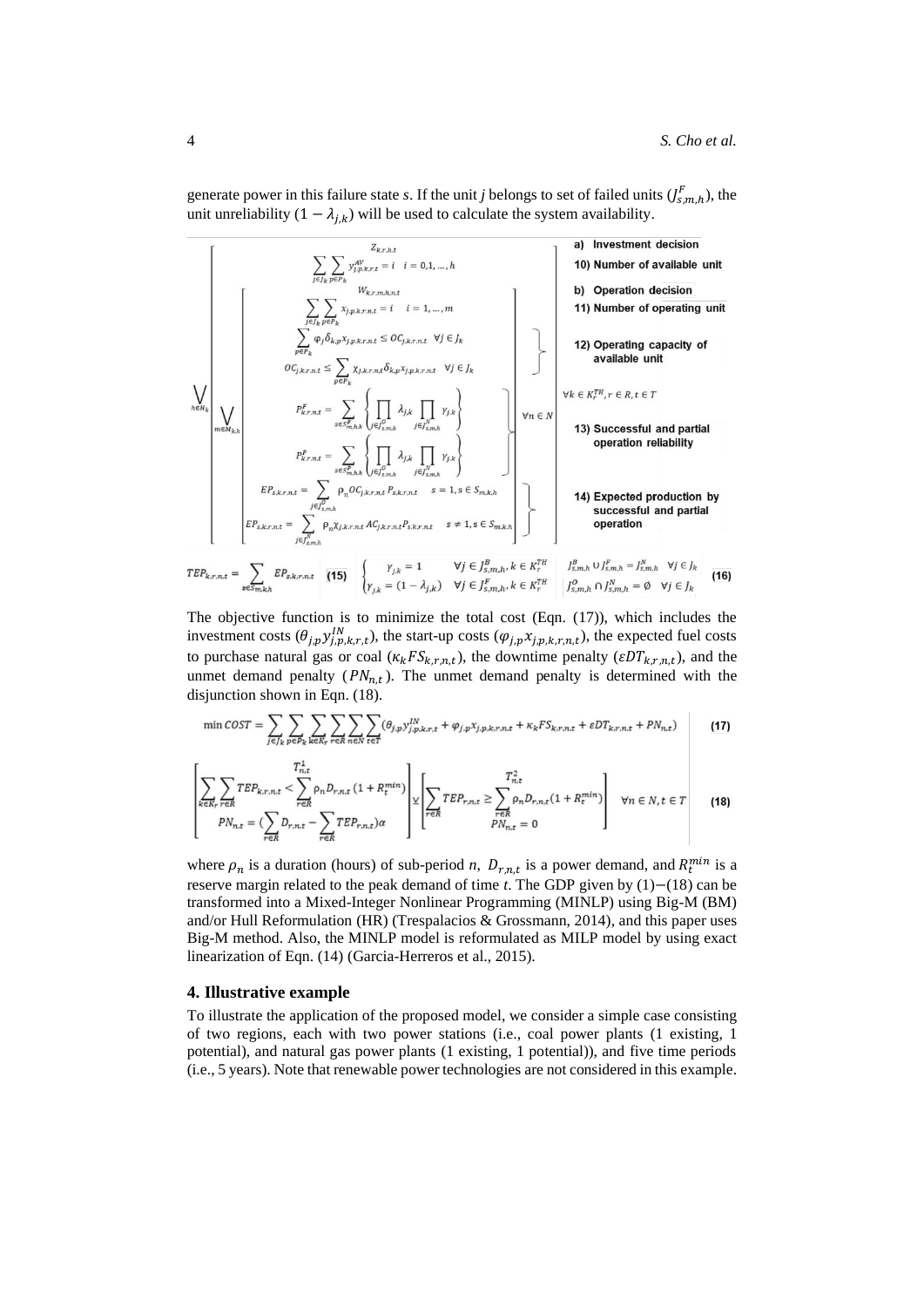5

| <b>Table 1.</b> Parameters of the example |                 |               |      | <b>Figure 1.</b> Peak power demand during periods |                |                |                |                 |                          |
|-------------------------------------------|-----------------|---------------|------|---------------------------------------------------|----------------|----------------|----------------|-----------------|--------------------------|
| <b>Parameters</b>                         | <b>Symbols</b>  | <b>Values</b> |      | 500                                               |                |                |                |                 |                          |
| Nameplate capacity (MW)                   |                 |               |      |                                                   |                |                |                |                 |                          |
| Coal plants                               | $\delta_{k,p}$  | 100, 150, 200 |      | 400                                               |                |                |                |                 |                          |
| Natural gas plants                        |                 | 100, 200, 300 |      |                                                   |                |                |                |                 |                          |
| Installation cost (k\$/unit)              |                 |               | (MW) | 300                                               |                |                |                |                 |                          |
| Coal plants                               | $\theta_{j,p}$  | 50, 64, 76    |      |                                                   |                |                |                |                 |                          |
| Natural gas plants                        |                 | 60, 91, 116   | and  | 200                                               |                |                |                |                 |                          |
| Start-up cost (\$/unit)                   |                 |               |      |                                                   |                |                |                |                 |                          |
| Coal plants                               | $\varphi_{j,p}$ | 50, 80, 100   |      | 100                                               |                |                |                |                 |                          |
| Natural gas plants                        |                 | 60, 100, 150  |      |                                                   |                |                |                |                 | N: Sub-periods (Seasons) |
| Unit reliability                          |                 |               |      | $\mathbf{0}$                                      |                |                |                | T: Time (years) |                          |
| Coal plants                               | $\lambda_{j,k}$ | 0.95          |      |                                                   | N1 N2 N3 N4    |                |                |                 |                          |
| Natural gas plants                        |                 | 0.96          |      |                                                   | T <sub>1</sub> | T <sub>2</sub> | T <sub>3</sub> | T <sub>4</sub>  | T <sub>5</sub>           |

Table 1 and Figure 1 display the major parameters and power demands during for each of the time periods.

To analyze the impacts of reliability in the expansion problem, three different cases are considered: Case  $A -$  typical expansion model without reliability, Case  $B -$  reliability evaluation for the given design of Case A, Case C – Proposed expansion model in this work. Table 2 shows the numerical results of the cases, and the results are obtained with CPLEX in GAMS 32.1.0 on an Intel Core i7-10510U CPU, 1.80GHz.

| <b>Table 2.</b> Numerical results of the example |               |                   |                    |           |           |  |  |  |  |  |  |
|--------------------------------------------------|---------------|-------------------|--------------------|-----------|-----------|--|--|--|--|--|--|
|                                                  | # Constraints | # Cont. variables | # Binary variables | CPU (sec) | Cost (\$) |  |  |  |  |  |  |
| Case A                                           | 63.659        | 15.773            | 1.646              | 48.16     | 294.393   |  |  |  |  |  |  |
| Case B                                           | 63.659        | 15.773            | 1.525              | 0.16      | 426.281   |  |  |  |  |  |  |
| Case C                                           | 63.659        | 15.773            | . 646              | 1.513.58  | 414,086   |  |  |  |  |  |  |

As shown in Figure 2(a), when reliability is not considered (Case A), the model newly installs one large generator (200MW) in region 1 and one large generator (300MW) in region 2 during period 1. Note that the design of Case B is the same to that of Case A. As shown in Figure 2(b), in Case C where the reliability is included as in the above GDP, the model installs two medium sizes (200MW) in region 2 in period 1. Figures 2(c) and 2(d) show the operation results of the two cases during sub-periods of period 5, respectively.



**Figure 2.** (a) and (b): investment results of Cases A and B; (c) and (d): operation results during period 5 (T5)

As shown in Figure 3(a), the total cost of Case A is \$294,390. When considering failure rates of generators for the given design of Case A (i.e., Case B), the total cost increases to \$426,281 due to unmet and low reliability penalties, and the system has availability of 0.94. On the other hand, the results of the proposed model (i.e., Case C) show that the system has a lower cost of \$414,086 and higher availability of 0.96 than the results of Case B. This example proves that the proposed model is more effective designing reliable power systems than typical expansion model that unit failures are not considered.